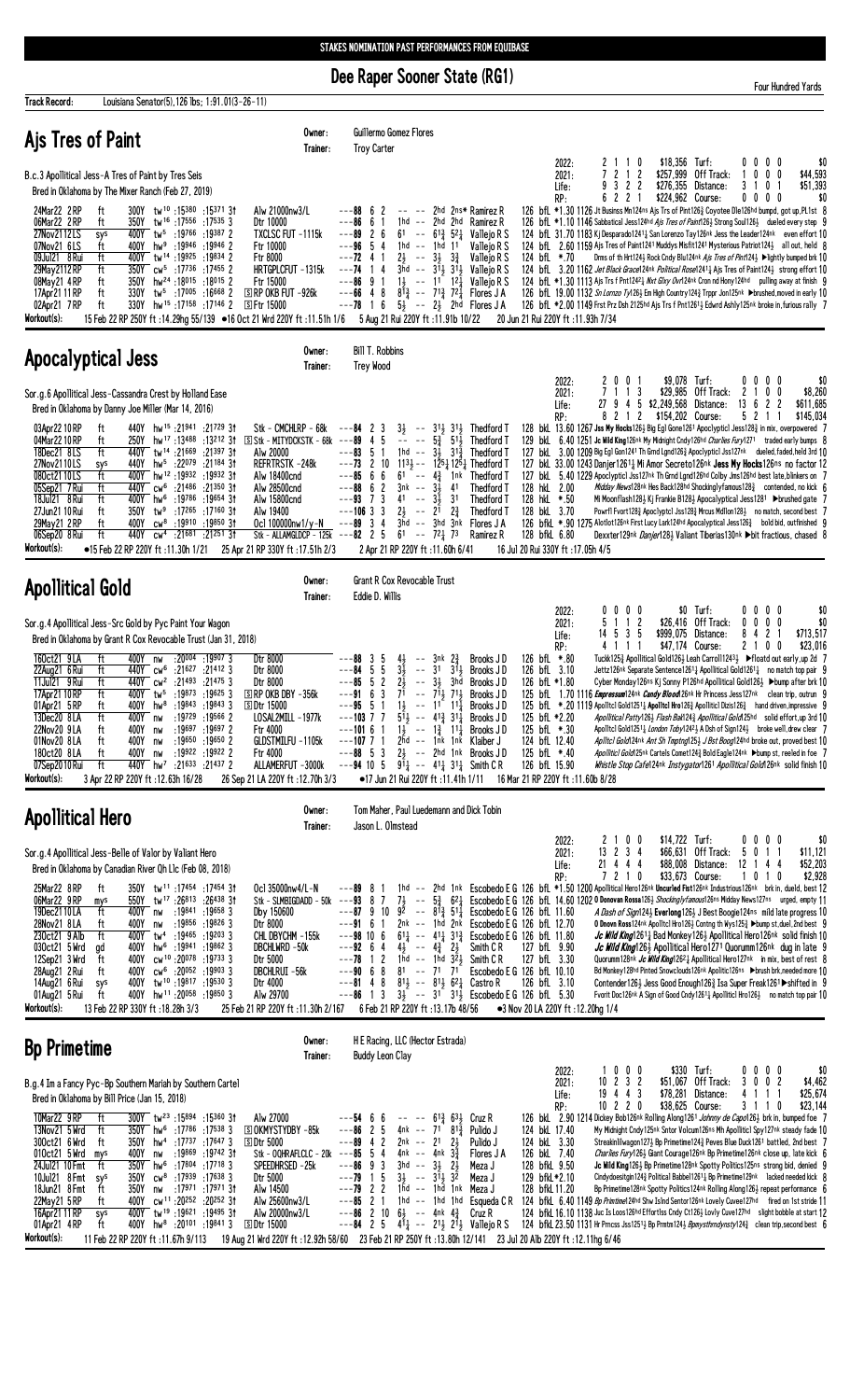| <b>Candy Blood</b>                                                                                                                                                                                                                                                                                                                                                                                                                                                                                                                                                                                                                                                                                                                                                                                                                                                                                                                                                                                                                                                                                                                                   | Owner:<br>Trainer: | Rick Sumner and Dunn Ranch (Matt Dunn)<br>Monty Arrossa                                                                                                                                                                                                                                                                                                                                                                                                                                                                                                                                                                                                       |                                                            |                                                                                                                                                                                                                                                                                                                                                                                                                                                                                                                                                                                                                                                                                               |                                |                                                                                                 |                                                                                       |                                                                                                                                                                                                                                                                                                                                                                                                                                                                                                                                                                                                                                                                                                                                                                                                                                                                                                                                                                                                                                                                                                                                                                                                              |
|------------------------------------------------------------------------------------------------------------------------------------------------------------------------------------------------------------------------------------------------------------------------------------------------------------------------------------------------------------------------------------------------------------------------------------------------------------------------------------------------------------------------------------------------------------------------------------------------------------------------------------------------------------------------------------------------------------------------------------------------------------------------------------------------------------------------------------------------------------------------------------------------------------------------------------------------------------------------------------------------------------------------------------------------------------------------------------------------------------------------------------------------------|--------------------|---------------------------------------------------------------------------------------------------------------------------------------------------------------------------------------------------------------------------------------------------------------------------------------------------------------------------------------------------------------------------------------------------------------------------------------------------------------------------------------------------------------------------------------------------------------------------------------------------------------------------------------------------------------|------------------------------------------------------------|-----------------------------------------------------------------------------------------------------------------------------------------------------------------------------------------------------------------------------------------------------------------------------------------------------------------------------------------------------------------------------------------------------------------------------------------------------------------------------------------------------------------------------------------------------------------------------------------------------------------------------------------------------------------------------------------------|--------------------------------|-------------------------------------------------------------------------------------------------|---------------------------------------------------------------------------------------|--------------------------------------------------------------------------------------------------------------------------------------------------------------------------------------------------------------------------------------------------------------------------------------------------------------------------------------------------------------------------------------------------------------------------------------------------------------------------------------------------------------------------------------------------------------------------------------------------------------------------------------------------------------------------------------------------------------------------------------------------------------------------------------------------------------------------------------------------------------------------------------------------------------------------------------------------------------------------------------------------------------------------------------------------------------------------------------------------------------------------------------------------------------------------------------------------------------|
| Gr.g.4 Apollitical Blood-Ranch Candy by Wave Carver<br>Bred in Oklahoma by Rick Sumner (Feb 19, 2018)<br>11Dec21 9LA<br>440Y nw<br>:21542 :21352 31<br>CH OF CHAM -600k<br>ft<br>14Nov21 9LA<br>:19 <sup>491</sup> :19 <sup>491</sup> 3†<br>$ZWGRFN#1 - 15k$<br>ft<br>400Y<br>nw<br>:21188 :20912 3<br>05Sep2111 Rui<br>ft<br>440Y tw <sup>6</sup><br>ALLAMERDBY -929k<br>22Aug2110 Rui<br>440Y<br>$cw6$ :21353 :21353 3<br>Dtr 8000<br>sys<br>24Jul21 10 Rui<br>440Y<br>hw <sup>11</sup> :21445<br>:21131 3<br>RAINBW DBY -678k<br>ft<br>440Y tw <sup>10</sup> :20868<br>:208683<br>11Jul21 7 Rui<br>ft<br>Dtr 8000<br>tw <sup>5</sup> :19660<br>:196253<br>$S$ RP OKB DBY $-356k$<br>17Apr21 10 RP<br>ft<br>400Y<br>$hw9$ :19761 :19761 3<br>01Apr21 9RP<br>400Y<br><b>SDtr 15000</b><br>ft<br>ft<br>13Feb21 8LA<br>400Y nw<br>:19615 :19511 3<br>LA WNTRDBY -204k<br>23Jan21 5LA<br>400Y<br>$:20^{218}$ $:20^{041}$ 3<br>Dtr 6000<br>wf<br>nw<br>Workout(s):<br>31 Mar 22 RP 220Y ft: 11.98h 8/35<br>19 Oct 21 LA 220Y ft: 12.50h 4/4                                                                                                             |                    | $---10049$<br>$6^{1}\frac{1}{2}$ -- $3^{1}\frac{1}{4}$ 4 <sup>1</sup> $\frac{1}{4}$ Ayala JR<br>$---105$ 7 3<br>$1\frac{3}{4}$ -- $11\frac{1}{4}$ $1\frac{3}{4}$<br>$--95$ 5 8<br>$41\frac{1}{4}$ -- 211<br>$11 - - 11\frac{1}{2}11\frac{1}{4}$<br>$--94$ 5 1<br>$---10279$<br>$71\frac{3}{4}$ -- $52\frac{1}{4}$ 42<br>$---10510$ 2<br>$11 - - 11$ , $12$ , Ayala JR<br>$---10118$<br>$11 - - 11\frac{1}{2} 11\frac{1}{4}$ Flores J A<br>$---10064$<br>$---10289$<br>$2^1$ -- $2^3$ $2^3$<br>$---87$ 3 1 1 $\frac{3}{4}$ -- 2hd 21<br>15 Jun 21 Rui 330Y ft : 17.53h 6/6                                                                                     | 32                                                         | 124 bkL 2.50<br>124 bkL *1.10<br>Ayala J R<br>126 bfkL 5.90<br>Ayala J R<br>126 bkL *.30<br>Ayala J R<br>126 bkL 2.50<br>Ayala J R<br>126 bkL *.40<br>$3nk$ -- 2hd 2nk Flores JA<br>Valenzuela R A 124 bkL 4.90<br>Valenzuela R A 126 bkL 2.10<br>10 Mar 21 RP 220Y ft: 12.02h 7/25                                                                                                                                                                                                                                                                                                                                                                                                           | 2022:<br>2021:<br>Life:<br>RP: | $0\ 0\ 0\ 0$<br>$10 \t4 \t3 \t1$<br>17 8 3 1<br>5 3 1 0                                         | $$0$ Turf:<br>\$312,347 Off Track:<br>\$419,875 Distance:<br>\$144,998 Course:        | \$0<br>$0\,0\,0\,0$<br>2 1 1 0<br>\$6,150<br>\$113,542<br>623<br>0<br>\$69,270<br>2 1 1<br>0<br>Apollitic1 Pence1243 Flsh Bk124hd Relly First Down1263 ▶ turn head, off slw, game 9<br>Candy Blood1243 Nomadic1241 Mental Error126hd ▶bump st, drew clear, drv 9<br><i>Instygator</i> 1261 <sub>4</sub> <i>Favorite Doc</i> 126 <sub>4</sub> <i>Candy Blood</i> 126 <sup>nk</sup> >bobbled break 9<br>Candy Blood1261 $\frac{1}{4}$ Flash Bak1261 $\frac{1}{4}$ Kj Sonny P126nk clear, held safe 9<br>Emprssum <sup>1</sup> 26 <sup>1</sup> } Dulc Sin Tch126} A Dngerous Flsh126hd >step back, held gate st 10<br>Candy Blood12621 Mister Illusion126nk Apolliticalfastprize1273 powered away 10<br>126 bkL *1.20 1166 <i>Emprssum</i> 124nk <i>Cndy Blood</i> 126nk Hr Princess Jess127nk >stumbled, bumped, game 9<br>126 bkl *.40 1163 Candy Blood12611 Everlong125ns Apollitical Bird12411 exploded early, clear 9<br>Flash Bak1243 Candy Blood1243 Monopolist1243 ► hit gate off slw, rally 9<br>Monopolist1241 Candy Blood126ns Doc Lamb1242 ▶ brk super, lug past 1/8 7                                                                                                                              |
| <b>Empressum</b>                                                                                                                                                                                                                                                                                                                                                                                                                                                                                                                                                                                                                                                                                                                                                                                                                                                                                                                                                                                                                                                                                                                                     | Owner:<br>Trainer: | Jeff Jones and Steve Holt<br>M. Heath Taylor                                                                                                                                                                                                                                                                                                                                                                                                                                                                                                                                                                                                                  |                                                            |                                                                                                                                                                                                                                                                                                                                                                                                                                                                                                                                                                                                                                                                                               |                                |                                                                                                 |                                                                                       |                                                                                                                                                                                                                                                                                                                                                                                                                                                                                                                                                                                                                                                                                                                                                                                                                                                                                                                                                                                                                                                                                                                                                                                                              |
| Sor.g.4 Apollitical Jess-Crazy Down Corona by First Down Dash<br>Bred in Oklahoma by Jeff Jones and Steve Holt (Mar 21, 2018)<br>02Jan22 6 Sun<br>440Y nw<br>:21366 :21313 41<br><b>CHAMP@SUN -350k</b><br>gd<br>TXCLSC DBY -393k<br>440Y hw <sup>5</sup> :21030 :21030 3<br>27Nov2111LS<br>sys<br>440Y<br>hw <sup>5</sup> :21126:21126ht 3<br>05Nov2110LS<br>ft<br>Dtr 10000<br>ft<br>440Y tw <sup>6</sup><br>:21244 :20912 3<br>05Sep2111 Rui<br>ALLAMERDBY -929k<br>22Aug21 8 Rui<br>440Y<br>cw <sup>6</sup> :21138 :21138 3<br>Dtr 8000<br>ft<br>24Jul21 10 Rui<br>hw <sup>11</sup> :21131 :21131 3<br>RAINBW DBY -678k<br>ft<br>440Y<br>21078 21078 21078 3<br>11Jul21 13 Rui<br>Dtr 8000<br>sys<br>400Y<br>:19338 :19338 3<br>RUIDSO DBY -673k<br>12Jun21 10 Rui<br>ft<br>nw<br>:19149 .19149 3<br>30May21 8 Rui<br>fts<br>400Y<br>tw°<br>Dtr 8000<br>400Y tw <sup>5</sup> :19625 :19625 3<br>17Apr21 10 RP<br>ft<br>$S$ RP OKB DBY $-356k$<br>Workout(s):<br>12 Oct 21 LS 330Y ft: 16.40b 2/6<br>10 Mar 21 RP 220Y ft :11.96hg 6/25                                                                                                           |                    | $---122$ 6 1<br>2}<br>$- - 2\frac{1}{2}$<br>$4\frac{3}{4}$<br>$---115$ 7 3<br>-- 1hd<br>$---10927$<br>$1\frac{1}{2}$<br>$---93$ 2 9<br>92<br>1hd -- $11\overline{3}$ 13<br>$---103$ 6 4<br>$1\frac{1}{2}$<br>$---11461$<br>$---98$ 1 2<br>$1^{\overline{1}}$ -- $1^{\overline{1}}$ $1^{\overline{2}}$<br>$---10294$<br>3nk -- 1½ 11<br>$---102$ 7 3<br>$---102$ 2 9                                                                                                                                                                                                                                                                                           | 11<br>$--$ 12 13<br>$--$ 92 $\frac{1}{2}$ 52 $\frac{1}{4}$ | 2nk Vallejo R S<br>128 bfkL *.30<br>Vallejo R S<br>Vallejo R S<br>126 bfkL *.80<br>Vallejo R S<br>126 bfkL *.10<br>Vallejo R S<br>$-- 11$ 1 <sup>1</sup> Vallejo R S<br>126 bfkL*1.30<br>Vallejo R S<br>126 bfkL *.30<br>126 bfkL*1.00<br>Vallejo R S<br>1hd -- $1^{11}$ , $1^{21}$ , Vallejo R S<br>126 bfkL*1.10<br>$5\frac{3}{4}$ -- 1hd 1nk Vallejo R S<br>24 Feb 21 Lad 220Y ft: 12.06b 12/22 15 Apr 20 RP 250Y ft: 14.16hg 37/75                                                                                                                                                                                                                                                        | 2022:<br>2021:<br>Life:<br>RP: | \$66,500 Turf:<br>1010<br>10900<br>18 13 1 0 \$1,098,629 Distance:<br>4 4 0 0 \$171,994 Course: | \$969,755 Off Track:                                                                  | \$0<br>$0\,0\,0\,0$<br>3 2 1 0<br>\$246,370<br>\$473.942<br>650<br>0<br>\$151,104<br>2200<br>Instygator128nk Empressum12813 Apollitical Papa128ns finished strong, 6<br>124 bfkl *.40 1202 Empressum1241 B Cuse Im a Hero1263 Pops First Lady1243 stiff drive, best late 10<br>125 bfkL *.05 1188 Empressum1253 Ima Catboy1251 My Favorite Hocks125hd gallant effort, cleared 8<br><i>Instygator</i> 1261 <sub>4</sub> <i>Favorite Doc</i> 126 <sub>4</sub> <i>Candy Blood</i> 126nk ▶poor brk, traffic, alter 9<br>Empressum1263 Tall Timbers1264 B Cause Im a Hero1264 impressively 9<br><i>Empressum</i> 126 <sup>1</sup> } Dulce Sin Tch126 } A Dngerous Flsh126hd vigorous hand urging 10<br><i>Empressum</i> 1261 <sup>3</sup> / <sub>4</sub> Flash Bak1261 <sup>1</sup> / <sub>4</sub> Badntessahabit126hd ▶brush brk, much best 9<br><i>Empressum</i> 1261 <i>Valiant Stars</i> 126 <sup>nk</sup> <i>Jettz</i> 126 <sup>nk</sup> drove clear, best 10<br><i>Empressum</i> 126 <sup>2</sup> } Karl Strauss126 <sup>1</sup> Apollitical Redflash126 <sup>1</sup> <sup>1</sup> new track record 9<br>124 bfkl 16.00 1150 Empressum124nk Cndy Blood126nk Hr Princess Jess127nk >bumped, shffld, closed 9 |
| <b>Everlong</b>                                                                                                                                                                                                                                                                                                                                                                                                                                                                                                                                                                                                                                                                                                                                                                                                                                                                                                                                                                                                                                                                                                                                      | Owner:<br>Trainer: | Zynda Racing (Thomas Zynda)<br>Eddie D. Willis                                                                                                                                                                                                                                                                                                                                                                                                                                                                                                                                                                                                                |                                                            |                                                                                                                                                                                                                                                                                                                                                                                                                                                                                                                                                                                                                                                                                               |                                |                                                                                                 |                                                                                       |                                                                                                                                                                                                                                                                                                                                                                                                                                                                                                                                                                                                                                                                                                                                                                                                                                                                                                                                                                                                                                                                                                                                                                                                              |
| Sor.g.4 Apollitical Jess-Foo Who by Foose<br>Bred in Oklahoma by Zynda Racing (Jan 31, 2018)<br>31Mar22 1 RP<br>ft<br>870Y tw <sup>10</sup> :47962:4725431<br>Alw 21000nw3/L<br>06Mar22 9RP<br>550Y<br>tw <sup>17</sup> :26 <sup>733</sup> :26 <sup>438</sup> 31<br>mys<br>19Dec2110LA<br>ft<br>400Y nw<br>:19747 :19658 3<br>Dby 150600<br>28Nov2110LA<br>:19815 :19429 3<br>400Y<br>Dtr 8000<br>ft<br>nw<br>$: 20^{039} : 19^{767} 3$<br>06Nov2110LA<br>ft<br>400Y<br>Stk - TOWNPLCY S - 25k<br>nw<br>ft<br>330Y cw <sup>2</sup> :16707 :16707 3t<br>28Aug21 5 Rui<br>Alw 22800nw2/L<br>09May21 9 RP<br>ft<br>400Y tw <sup>13</sup> :19937:19909 31 SAlw 26500nw2/L<br>19625 400Y tw <sup>5</sup> :19891 .19625<br>17Apr21 10 RP<br>ft<br>$S$ RP OKB DBY $-356k$<br>hw <sup>9</sup> :19985 :19761 3<br>01Apr21 9RP<br>ft<br>400Y<br><b>SDtr 15000</b><br>11Mar21 11 RP<br>$300Y$ cw <sup>7</sup> :15368 :15364 3<br>Alw 19000nw2/L<br>ft<br>Workout(s):<br>•11 Feb 22 RP 660Y ft:36.89h 1/3<br>21 Oct 21 LA 220Y ft: 12.50h 1/1                                                                                                                    |                    | $---37$ 7 3<br>$51\frac{1}{2}$ -- $62\frac{3}{4}$ $54\frac{1}{2}$<br>Stk - SLMBIGDADD - $50k$ --- $95$ 4 2<br>2hd -- $6\frac{3}{4}$ 5 <sup>13</sup> / <sub>4</sub> Klaiber J<br>$---91$ 7 3<br>$41\frac{1}{2}$ -- $31\frac{1}{4}$ $2\frac{1}{2}$<br>$41\frac{1}{4}$ -- $42$ $42\frac{1}{4}$<br>$---93$ 6 2<br>6<br>$51 - 5161\frac{3}{7}$<br>$---82$ 1<br>$---90$ 7 2<br>1hd -- 11 11 <del>1</del><br>-80 1 4 2hd -- 2hd 2hd Brooks J D<br>$---90 \t 9 \t 2 \t 911 \t --- 811 \t 813$ Baca B J<br>$--90$ 8 1 $31\frac{1}{2}$ $- 31\frac{1}{2}$ $21\frac{1}{4}$ Brooks JD<br>$---89$ 11 8 $--- 6\frac{3}{7}$ 2ns Brooks JD<br>30 Sep 21 LA 220Y ft: 12.60h 1/2 |                                                            | Klaiber J<br>Brooks JD<br>126 bfL 29.00<br>Brooks JD<br>126 bfL 15.20<br>Brooks J D<br>126 bfL 5.40<br>Brooks JD<br>126 bfL *.30<br>22 Jul 21 Rui 220Y ft : 11.34h 4/10                                                                                                                                                                                                                                                                                                                                                                                                                                                                                                                       | 2022:<br>2021:<br>Life:<br>RP: | 2 0 0 0<br>8 1 4 0<br>16 2 4 4<br>8 0 3 1                                                       | \$2,589 Turf:<br>\$65,618 Off Track:<br>\$77,187 Distance:<br>\$31,515 Course:        | \$0<br>$0\ 0\ 0\ 0$<br>\$1,724<br>00<br>0<br>803<br>2<br>\$46,764<br>3 0 2<br>\$19,562<br>0<br>126 bfL *.80 1164 Heza Classy Now1261 A Dash of Jess127nk Dashin Wagon12611 widest of all 7<br>126 bfL 10.10 1169 0 Donovn Ross1263 Shockingly fmous126ns Middy News127ns floated in midway 11<br>A Dash of Sign124} Everlong126} J Best Boogie124ns away well, gallant 2nd 10<br>Monopolist1241 A Dash of Sign1243 In My Heart1263 broke in, even effort 8<br>Just a Dasha Hero124} Tuckk125hd College Scanda1126}▶lugged in early 8<br>Everlong1261} Shez Fst Jesse126} Wagon of Speed126} ▶ stumbled start, easily 7<br>124 bfl. *. 90 1101 Coyotee Dle124hd Everlong124nk My Midnight Candy124nk lost footing at break 10<br>126 bfl. 25.80 1101 <i>Empressum</i> 124nk <i>Cndy Blood</i> 126nk Hr Princess Jess127nk brk out, no contention 9<br>125 bfl 4.40 1129 Candy Blood12611 Everlong125ns Apollitical Bird12411 restless gate, brushed 9<br>125 bfL *2.30 1153 Lil Ltin Lup Lou124ns Everlong125hd Relentless Jck124hd brk out, bump, huge bid 12                                                                                                                                                |
| Hooked On a Win                                                                                                                                                                                                                                                                                                                                                                                                                                                                                                                                                                                                                                                                                                                                                                                                                                                                                                                                                                                                                                                                                                                                      | Owner:<br>Trainer: | Regina Laymon<br>Jerry Livingston                                                                                                                                                                                                                                                                                                                                                                                                                                                                                                                                                                                                                             |                                                            |                                                                                                                                                                                                                                                                                                                                                                                                                                                                                                                                                                                                                                                                                               |                                |                                                                                                 |                                                                                       |                                                                                                                                                                                                                                                                                                                                                                                                                                                                                                                                                                                                                                                                                                                                                                                                                                                                                                                                                                                                                                                                                                                                                                                                              |
| B.g.7 Pyc Paint Your Wagon-Pretty Girl Kate by Pretty Boy Perry<br>Bred in Oklahoma by Jk Running Horses L1c (Mar 18, 2015)<br>27Mar22 8RP<br>330Y cw <sup>11</sup> :16741 :16623 31<br>ft<br>11Sep21 4Prm<br>ft<br>440Y hw <sup>5</sup> :22060 :21711 31<br>350Y hw <sup>15</sup> :17814 :17728 31<br>07Aug21 1 Prm<br>ft<br>Ocl 10000cnd-N<br>350Y nw :17758 :17587 31<br>17Jul21 3 Prm<br>ft<br>$\sqrt{6}$ cw <sup>10</sup> :19 <sup>981</sup> :19 <sup>891</sup> 31 SJStk - BYDMRSMEMH - 85k --- <b>96</b> 2 5<br>22May 2111 RP<br>ft<br>400Y<br>350Y cw <sup>4</sup> :17675 :17467 31<br>Oc1 40000nw1/y-N<br>16May21 6 RP<br>sys<br>400Y tw <sup>5</sup> :20117 :19503 3t SStk - SOONR STS - 100k ---80 4 8 7 <sup>1</sup> 3 -- 83 3 Esqueda CR 126 bfl 34.60 1226 Vlint Tiberis1261 <i>Otmn Creek Senator</i> 126tol Jess My Hocks126tol did not contend 9<br>17Apr21 8RP<br>ft<br>20Mar21 8RP<br>350Y hw <sup>11</sup> :17664 :17582 31<br>ft<br>14Nov20 4 Wrd<br>400Y cw <sup>16</sup> :19832 :19533 31<br>sy<br>400Y cw <sup>15</sup> :20091:19942 31<br>180ct20 5 Wrd<br>Alw 16200<br>ft<br>Workout(s):<br>4 Mar 22 RP 250Y ft :13.75h 1/2 |                    | Ocl 50000nw1/6mx-N $---84$ 7 4<br>Stk - 2RIVERSSTK - 35k - - - 89 6 6 21 - - $4^{13}$ $4^{23}$ Esqueda E N 127 bfBL12.10<br>$- -82$ 3 4 $41\frac{1}{2}$ $- 21\frac{1}{2}$ $3\frac{1}{2}$<br>Stk - KEOKUK STK - 35k ---85 3 4<br>$3\frac{1}{2}$ -- $31$ $41\frac{1}{4}$ Quiroz B<br>5nk -- 3hd 2½<br>$---71$ 4 4<br>$2\frac{1}{2}$ -- $2\frac{1}{2}$ $2\frac{1}{2}$<br>Stk - EASTEX STK - 50k ---88 1 4<br>Stk - OQHRAFLCLC - 18k ---86 6 6 4 $\bar{1}^3$ -- 4 $\bar{2}^1$ 3 $\bar{2}$<br>$---87$ 3 4 1hd $---$ 1hd 31<br>2/4 23 Feb 21 RP 220Y ft :11.93b 17/62 6 Aug 20 Prm 220Y ft :12.21bg 2/4                                                             |                                                            | $3^2$ -- 21 2 $\frac{3}{4}$ Esqueda CR 126 bfl. 6.10 1238 Winter Brook126 $\frac{3}{4}$ Hooked On Win126nk Its the Mhiskey126 $\frac{1}{2}$ battled every step 8<br>Esqueda C R 125 bfBL 1.30<br>127 bfBL 6.70<br>Esqueda C R 126 bfL 18.60 1235 Otmn Creek Sentor1261 Hooked On Win126ns Uncurled Fist1261 battled all way 6<br>4} -- 31 3 $\bar{1}$ Esqueda CR 126 bfL *1.80 1257 Jess Vamoose126} Hooked On Jordan129 $\frac{3}{4}$ Hooked On a Win126ns late interest 7<br>Esqueda CR 126 bfl 6.80 1233 Egls Fly Highr124} Hookd On Win1261} Apolliticl Pp126nk prompted, hand driven 6<br>Torres D A<br>126 bfL 10.10<br>126 bfL 3.80<br>Torres D A<br>5 Jul 20 Prm 220Y ft: 12.47bg 5/8 | 2022:<br>2021:<br>Life:<br>RP: | 1010<br>7 0 2 2<br>35 8 4 9<br>19 5 4 4                                                         | \$6,276 Turf:<br>\$38,704 Off Track:<br>$$216,186$ Distance:<br>\$173,381 Course:     | $0\ 0\ 0\ 0$<br>\$0<br>5 1 0 3<br>\$10,781<br>\$92,881<br>12  2  1  4<br>8 2 1 2<br>\$88,414<br>Juice Is Loose1271 <sub>4</sub> Ferrari James127 <sub>3</sub> Jk Wildcat Red1271 dropped back late 7<br>Dickey Bob1253 Ferrari James125hd Hooked On a Win125nk mild late interest 4<br>Jk Wildct Red1271 Vf Politics N Chicks127nk Jess Mke Mark127ns had no mishap 9<br>Charlies Fury1261 Jk Wildcat Red1261 Hooked On a Win1261 clean trip outside 6<br>Jk Wildcat Red126nk Defender One126 $\frac{3}{4}$ Hooked On a Win1261 even bid 6                                                                                                                                                                                                                                                                                                                                                                                                                                                                                                                                                                                                                                                                   |
| Its the Whiskey                                                                                                                                                                                                                                                                                                                                                                                                                                                                                                                                                                                                                                                                                                                                                                                                                                                                                                                                                                                                                                                                                                                                      | Owner:<br>Trainer: | Martin Avila<br>Jose Huerta                                                                                                                                                                                                                                                                                                                                                                                                                                                                                                                                                                                                                                   |                                                            |                                                                                                                                                                                                                                                                                                                                                                                                                                                                                                                                                                                                                                                                                               |                                |                                                                                                 |                                                                                       |                                                                                                                                                                                                                                                                                                                                                                                                                                                                                                                                                                                                                                                                                                                                                                                                                                                                                                                                                                                                                                                                                                                                                                                                              |
| Sor.g.6 Coronado Cartel-Takin On Smashingly by Takin On the Cash<br>Bred in Oklahoma by Ray and Donna Harvey (Jan 04, 2016)<br>27Mar22 8RP<br>330Y cw <sup>11</sup> :16 <sup>774</sup> :16 <sup>623</sup> 31<br>ft<br>Oc1 50000nw1/6mx-N<br>400Y hw <sup>7</sup> :19758 :19758 31<br>ft<br>Alw 40000<br>06Sep21 8 Fan<br>14Aug21 8 Fan<br>350Y<br>nw :17699:17600ht 3†<br>Alw 30000<br>ft<br>hw <sup>6</sup> :16 <sup>250</sup> :16 <sup>250</sup> ht 31<br>24Jul21 7 Fan<br>ft<br>330Y<br>Alw 30000<br>400Y<br>hw <sup>5</sup> :19473 :19473 3t<br>Alw 40000<br>05Sep20 6FP<br>ft<br>18Aug20 2 FP<br>350Y<br>tw <sup>13</sup> :17213 :17213 3t<br>Alw 30000<br>ft<br>28Jul20 1 FP<br>$cw4$ :16698 :16698 31<br>ft<br>330Y<br>Alw 30000<br>130ct19 6 Wrd<br>cw <sup>10</sup> :20 <sup>220</sup> :20 <sup>003</sup> 3<br>ft<br>400Y<br>Alw 16200<br>21Sep19 7Prm<br>250Y<br>hw <sup>5</sup> :13359 :13355 31<br>$SOC 12500 - N$<br>gd<br>400Y cw <sup>7</sup> :19945 :19945 31<br>02Sep19 1FP<br>ft<br>Alw 25000<br>Workout(s):<br>16 Mar 22 RP 250Y ft: 14.53hg 70/85 26 Jun 21 Fan 220Y ft: 12.92b 4/4                                              |                    | $54 - 43$ 31<br>$---82$ 8 5<br>$---95$ 6 3 2 <sup>1</sup> / <sub>2</sub> $---$ 2 <sup>1</sup> 1 <sup>3</sup> / <sub>4</sub><br>$---84$ 14<br>$2\frac{1}{2}$ -- $2\frac{1}{2}$<br>$---91 1 1$<br>$---89 5 3$<br>$2\frac{1}{2}$ -- 2hd 1hd Cruz R<br>$---88$ 1 1<br>$1^{\overline{2}}\frac{1}{2}$ -- 13 121 Cruz R<br>$---79$ 1 1<br>$11$ -- $12$ $11\frac{1}{2}$ Cruz R<br>$--7127$<br>61 -- $6\frac{1}{2}$ 7 <sup>1</sup> / <sub>2</sub> Giles F<br>$--86$ 2 5<br>$-- -3\frac{1}{2}$ 2ns Meza J<br>$---93$ 5 3 21 $---2$ hd 1nk Reyes C<br>5 Jun 21 Fan 220Y ft : 11.99bg 1/1                                                                                 | $3\frac{1}{2}$                                             | Cruz R<br>Cruz R<br>126 bfL 1.50<br>Martinez L D<br>126 bfL *.30<br>$1^{\overline{3}}$ -- $1^{\overline{3}}$ $1^{\overline{2}}\frac{1}{2}$ Martinez LD<br>126 bfL *1.10<br>124 bfL *.40<br>124 bfL *.50<br>124 bfL *1.90<br>124 bfL *2.20<br>125 bBL 2.90<br>122 bfL *.70<br>29 May 21 Fan 220Y ft: 12.03bg 1/1                                                                                                                                                                                                                                                                                                                                                                               | 2022:<br>2021:<br>Life:<br>RP: | 1 0 0 1<br>3 2 0 1<br>18 9 2 2<br>6201                                                          | \$3,787 Turf:<br>\$45,000 Off Track:<br>1.<br>\$161,130 Distance:<br>\$30,110 Course: | \$0<br>0000<br>\$2,440<br>0 1 0<br>4 3 0 0<br>\$63,090<br>0000<br>\$0<br>126 bfkL *1.10 1197 Wintr Brook1263 Hooked On Win126nk Its the Whiskey1263 close up, outfinished 8<br>Its the Whiskey126 $\frac{3}{4}$ Relentlessly1241 $\frac{1}{2}$ Kitty Sixup126nk drifted, all out, got up 7<br>Hookd On Jordn126nk RIntlss Jssi126nk <i>Its th Whisky</i> 126nk bumped, evenly late 6<br>Its th Whsky126 <sup>2</sup> Rm Wrcklss Wgn126 <sup>3</sup> Mstr Ovr Gn124 <sup>3</sup> easily best, hand ride 7<br>Its th Whsky124hd Sm Lxs Chck124hd Evry Chcks Fvrt1261 $\frac{1}{4}$ steady drive, got up 6<br>Its th Whisky12421 Sm Lxis Chick124hd Our Scret Sin1242 much the best, driving 6<br><i>Its the Whiskey</i> 1241 <sub>2</sub> Sm Lexis Chick124 <sup>nk</sup> Chasing Valiant1241 <sub>4</sub> clearly best 8<br>Heroes Image124nk <i>Mark to Market</i> 1273 Pricey Girl126nk no menace 7<br>Lindsysecretdncer123ns Its the Whiskey125hd Sm Lexis Chick125ns good effort 7<br>Its th Whisky122nk Dr Lickty Split1242 Our Scret Sin1241 bore out, driftd, got up 5                                                                                                                                 |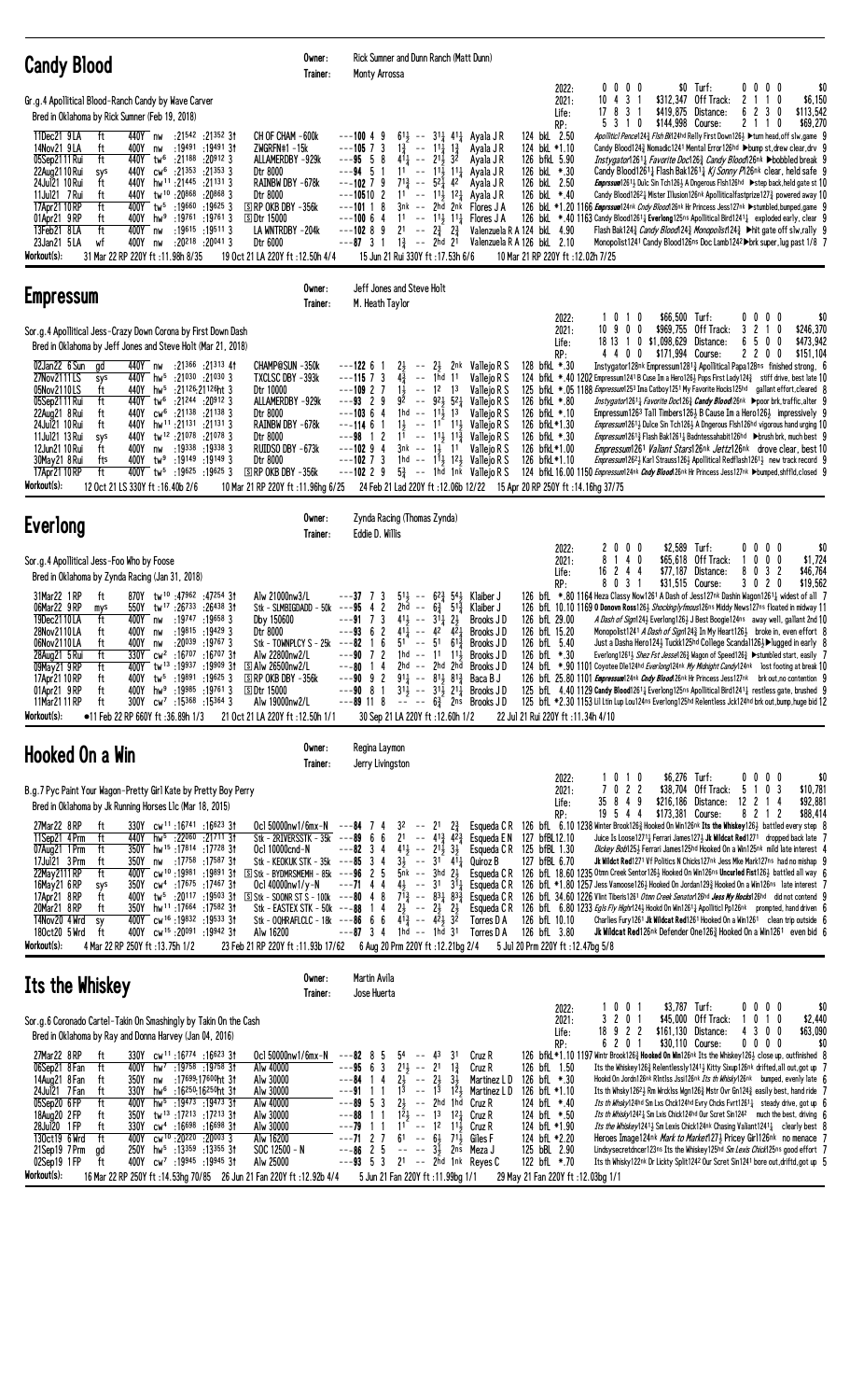| Jc Wild King                                                                                                                                                                                                                                                                                                                                                                                                                                                                                                                                                                                                                                                                                                                                                                                                                                                                                                                                                                                                                                                                                                                                                                                                                                    | Owner:<br>Trainer: | Jose G. Cervantes<br>Santos Carrizales, Jr.                                                                                                                                                                                                                                                                                                                                                                                                                                  |                                                                                                                                                                                                                                                                                                                                                                           |                                                                                                                                                                                            |                                                                                                                                                                                                             |                                                                                                                                                                                                                                                                                                                                                                                                                                                                                                                                                                                                                                                                                                                                                                         |                                                            |                                                                                                                                                                                                                                                                                                                                                                                                                                                                                                                                                                                                                                                                                                               |                                               |                                           |
|-------------------------------------------------------------------------------------------------------------------------------------------------------------------------------------------------------------------------------------------------------------------------------------------------------------------------------------------------------------------------------------------------------------------------------------------------------------------------------------------------------------------------------------------------------------------------------------------------------------------------------------------------------------------------------------------------------------------------------------------------------------------------------------------------------------------------------------------------------------------------------------------------------------------------------------------------------------------------------------------------------------------------------------------------------------------------------------------------------------------------------------------------------------------------------------------------------------------------------------------------|--------------------|------------------------------------------------------------------------------------------------------------------------------------------------------------------------------------------------------------------------------------------------------------------------------------------------------------------------------------------------------------------------------------------------------------------------------------------------------------------------------|---------------------------------------------------------------------------------------------------------------------------------------------------------------------------------------------------------------------------------------------------------------------------------------------------------------------------------------------------------------------------|--------------------------------------------------------------------------------------------------------------------------------------------------------------------------------------------|-------------------------------------------------------------------------------------------------------------------------------------------------------------------------------------------------------------|-------------------------------------------------------------------------------------------------------------------------------------------------------------------------------------------------------------------------------------------------------------------------------------------------------------------------------------------------------------------------------------------------------------------------------------------------------------------------------------------------------------------------------------------------------------------------------------------------------------------------------------------------------------------------------------------------------------------------------------------------------------------------|------------------------------------------------------------|---------------------------------------------------------------------------------------------------------------------------------------------------------------------------------------------------------------------------------------------------------------------------------------------------------------------------------------------------------------------------------------------------------------------------------------------------------------------------------------------------------------------------------------------------------------------------------------------------------------------------------------------------------------------------------------------------------------|-----------------------------------------------|-------------------------------------------|
| Sor.g.4 Apollitical Jess-Oh Cherokee Rose by Stoli<br>Bred in Oklahoma by Jose Cervantes (Mar 17, 2018)<br>31Mar22 9RP<br>350Y cw <sup>3</sup> :17525 :17478 31<br>ft<br>$S$ Stk - MRJTMOORES - 68k ---89 5 2<br>250Y hw <sup>17</sup> :13212 :13212 31<br>$S$ Stk - MITYDCKSTK - 68k ---109 6 1<br>04Mar 22 10 RP<br>ft<br>hw <sup>14</sup> :15376:153763<br>12Nov2111 Wrd<br>ft<br>300Y<br><b>SAIw 18400</b><br>230ct21 9 Alb<br>tw <sup>4</sup> :19203 :19203 3<br>CHL DBYCHM -155k<br>400Y<br>ft<br>hw <sup>6</sup> :19862 :19862 3<br>DBCHLWRD -50k<br>030ct21 5 Wrd<br>400Y<br>qd<br>cw <sup>10</sup> :19758:197333<br>400Y<br>Dtr 5000<br>12Sep21 3 Wrd<br>ft<br>350Y hw <sup>6</sup> :17718 :17718 3<br>SPEEDHRSED -25k<br>24Jul21 10 Fmt<br>ft<br>cw <sup>8</sup> :17585:175853<br>10Jul21 6 Fmt<br>350Y<br>Dtr 5000<br>sys<br>09May21 4RP<br>ft<br>19686 3 20492 19686 3<br>Dtr 10000<br>07Mar21 6RP<br>ft<br>350Y hw <sup>11</sup> :18 <sup>231</sup> :179913<br>Dtr 10000<br>Workout(s):<br>$\bullet$ 10 Feb 22 RP 220Y ft :11.41h 1/23<br>●7 Jun 21 Rde 220Y ft :12.03b 1/3                                                                                                                                                        |                    | $---102$ 2 1<br>$\sim$ $\sim$ $\sim$ $\sim$<br>$---109883$<br>$1\frac{1}{2}$ -- $1\overline{1}$<br>$---96$ 5 1<br>1nk -- 1 <del>,</del><br>$---92$ 8 5<br>$--90$ 7 1<br>1hd -- $1\frac{1}{2}$<br>$---97$ 5 1<br>$---56$ 1 4 $61\frac{1}{4}$ $---63\frac{3}{4}$ 6 <sup>43</sup> / <sub>4</sub> Delgado M<br>$---68$ 6 2 $2\frac{1}{2}$ -- $61\frac{1}{4}$ 61 Delgado M<br>23 Apr 21 RP 220Y ft: 13.30b 37/37                                                                  | $1\frac{1}{2}$<br>$11\frac{1}{2}$<br>$1\frac{1}{2}$<br>$5\frac{1}{2}$ -- $3\bar{n}k$ 2 $\bar{n}k$<br>-11<br>$1\frac{1}{2}$ -- $1^{\frac{1}{2}}$ 1 <sup>1</sup>                                                                                                                                                                                                            | $2\frac{1}{2}$ -- 2hd 2nk Flores JA<br>$---$ 1hd 1nk Flores JA<br>$11\frac{1}{4}$ Flores J A<br>Flores J A<br>Flores J A<br>Flores J A<br>Flores J A<br>Flores J A                         | 2022:<br>2021:<br>Life:<br>RP:<br>126 bfkL *.30<br>126 bfkL 2.50<br>126 bfkL *.90<br>126 bfkL *.60<br>126 bfkL*2.30<br>126 bfkL 8.80<br>24 Feb 21 RP 220Y ft: 11.81h 31/99                                  | 2110<br>8 5 1 0<br>$15$ 7 4 0<br>6 1 1 0<br>126 bfkL *.80 1094 Chr1s Fury126nk Jc Wild King126nk My Midnight Cndy126 $\frac{3}{4}$ brshd, battled, edged 6<br>126 bfkL *1.30 1113 Jc Wild King126nk My Midnight Cndy126hd Chrlies Fury1271 focused, fired, fast 8<br>125 bfkl 8.40 1041 Spotty Politics1241 <sup>3</sup> Diane to Be a Hero124 <sup>3</sup> B Boujee124 <sup>nk</sup> steadily retreated 8<br>124 bfkL *1.40 1018 Luminositi126nk Shking th Moon124hd Vf Amrien Crt/125ns brief speed, outkicked 10                                                                                                                                                                                                                                                     | \$52,400 Turf:<br>\$237,713 Distance:<br>\$53,798 Course:  | \$136,036 Off Track:<br>Jc Wild King12611 A Pollitical Phoebe128nk Hun E Do1291 popped and gone 8<br>Jc Wild King12611 Bad Monkey1261 Apollitical Hero126nk driving, cleared 10<br>Jc Wild Kina 1264 Apollitical Hero 1271 Quorumm 126nk much the best 9<br>Quorumm128nk Jc Wild King12621 Apollitical Hero127nk dueled, not enough 8<br>Jc Wild King126} Bp Primetime128nk Spotty Politics125ns sharp, strait, speedy 9<br>Jc Wild King1261 Mh Apolliticl Spy127nk Coyotee Dale124nk alert, inched away 7                                                                                                                                                                                                    | 0000<br>3 2 0 0<br>4 2 1 0<br>1000            | \$0<br>\$26,371<br>\$95,360<br>\$90       |
| <b>Jess My Hocks</b>                                                                                                                                                                                                                                                                                                                                                                                                                                                                                                                                                                                                                                                                                                                                                                                                                                                                                                                                                                                                                                                                                                                                                                                                                            | Owner:<br>Trainer: | Tom and Kathleen McNally<br>Michelle Hurdle                                                                                                                                                                                                                                                                                                                                                                                                                                  |                                                                                                                                                                                                                                                                                                                                                                           |                                                                                                                                                                                            |                                                                                                                                                                                                             |                                                                                                                                                                                                                                                                                                                                                                                                                                                                                                                                                                                                                                                                                                                                                                         |                                                            |                                                                                                                                                                                                                                                                                                                                                                                                                                                                                                                                                                                                                                                                                                               |                                               |                                           |
| Sor.g.5 Kiss My Hocks-Jess Charlena by Take Off Jess<br>Bred in Oklahoma by Tom and Kathleen McNally (Feb 18, 2017)<br>440Y hw <sup>15</sup> :21729 :21729 31<br>03Apr22 10 RP<br>ft<br>Stk - CMCHLRP - 68k<br>550Y tw <sup>17</sup> :26517 :26438 3t<br>06Mar22 9RP<br>Stk - SLMBIGDADD - 50k $-$ -102 1 1<br>mys<br>440Y hw <sup>5</sup> :21439 :21184 31<br>REFRTRSTK-248k<br>27Nov2110LS<br>sys<br>440Y<br>$cw^5$ :21534 :21217 31<br>RPINVCHM-320k<br>29May 2111 RP<br>ft<br>01May 21 8 RP<br>400Y<br>hw <sup>9</sup><br>:19824 :19824 3†<br>Stk - LEO STK - 100k ---106 1 1<br>ft<br>:19697 :19503 31<br>$S$ Stk - SOONR ST S - 100k ---99 5 7<br>17Apr21 8RP<br>ft<br>400Y<br>tw5<br>:19406<br>240ct20 7 Alb<br>ft<br>400Y<br>:194063<br>CHL DBYCHM -152k<br>nw<br>040ct20 6 Wrd<br>400Y<br>hw <sup>5</sup> :19417 :19417 3<br>DBCHLWRD -41k<br>ft<br>:19801 :19801 3<br>13Sep20 5 Wrd<br>ft<br>400Y<br>tw <sup>8</sup><br>Dtr 5000<br>HRTGPLCDBY -232k<br>30May 2010 RP<br>ft<br>400Y tw <sup>9</sup> :19794 :19545 3<br>Workout(s):<br>●19 Feb 22 RP 220Y ft:11.36h 1/94<br>11 Feb 22 RP 220Y ft :12.55b 66/113 6 Nov 21 Wrd 220Y ft :11.54h 1/1                                                                                       |                    | $1\frac{1}{2}$ -- $1\frac{1}{2}$<br>$---93$ 7 1<br>$---99 12 7$<br>$---92$ 10 4<br>$---105855$<br>$---108$ 7 4<br>$---84$ 3 3<br>$---76$ 7 8 7 <sup>1</sup> $---$ 4 <sup>1</sup> / <sub>2</sub> 4 <sup>1</sup> / <sub>2</sub> Silva A                                                                                                                                                                                                                                        | $1\frac{1}{2}$<br>1hd -- 1hd $4\frac{1}{2}$<br>$8^2$ -- $7^{13}$ $3^{11}$<br>$4^{11}$ -- $4^{1}$ $4^{1}$ $4^{1}$ Silva A<br>1hd $--$ 1hd 1ns Silva A<br>$41 - 31\frac{1}{2}31$                                                                                                                                                                                            | Valleio R S<br>Silva A<br>Silva A<br>Silva A<br>$5\frac{1}{2}$ -- 1hd 1nk Delgado M<br>1nk -- 12 $\frac{3}{4}$ 13 <sub>2</sub> Delgado M<br>$3\frac{1}{2}$ -- 1hd $1\frac{3}{4}$ Delgado M | 2022:<br>2021:<br>Life:<br>RP:<br>126 bfkL *.60<br>124 bkL *.40<br>124 bfL *.30<br>●21 Oct 21 Wrd 220Y ft:11.41h 1/4                                                                                        | 2100<br>4 1 0 2<br>18 9 0 4<br>$10 + 02$<br>126 bkL $*$ .30 1326 Jss My Hocks126½ Big Eg1 Gone1261 Apoclypticl Jess128 $\frac{3}{4}$ drftd in, powered on 7<br>126 bkL *.90 1318 0 Dnvn Ross1263 Shocknglyfmos126ns Mddy Nws127ns dueld, drftd out, edged 11<br>126 bkl 26.00 1340 Danjer12611 Mi Amor Secreto126nk Jess My Hocks126ns rallied, got show 12<br>126 bfkL 5.60 1322 <i>Danjer</i> 127nk Apollitical Pence126hd Mi Amor Secreto1261 <sub>3</sub> drifted in 10<br>126 bfkL 3.90 1301 Jess My Hocks126ns Danjer12723 Mi Amor Secreto126hd lengthy duel, brave 8<br>126 bfkl 5.80 1303 Vint Tbris1261 Otmn Crek Sntor126hd Jss My Hocks126hd >bumped between early 9<br>126 bfkL 5.30 1249 Inaugurator 1241 Jesse D124ns Jess B One 1243 hesitant, gaining 9 | \$36,710 Turf:<br>\$338,876 Distance:<br>\$185,470 Course: | \$117,171 Off Track:<br>Jess My Hocks126nk Dr Too11261 A Painted Dynasty126nk flew late, 10<br>Jss My Hocks12433 Juic Is Loose124nk Mighty B Ivory124nk von with authority 10<br><i>Jess My Hocks</i> 124 $_{2}^{3}$ Juice Is Loose124 <sup>nk</sup> Mighty B Ivory124 $_{2}^{3}$ driving finish 6                                                                                                                                                                                                                                                                                                                                                                                                            | 0000<br>20<br>4<br>960<br>- 1<br>6301         | \$0<br>\$37,214<br>\$216,528<br>\$124,977 |
| <b>Jk Wildcat Red</b>                                                                                                                                                                                                                                                                                                                                                                                                                                                                                                                                                                                                                                                                                                                                                                                                                                                                                                                                                                                                                                                                                                                                                                                                                           | Owner:<br>Trainer: | Regina Laymon<br>Jerry Livingston                                                                                                                                                                                                                                                                                                                                                                                                                                            |                                                                                                                                                                                                                                                                                                                                                                           |                                                                                                                                                                                            |                                                                                                                                                                                                             |                                                                                                                                                                                                                                                                                                                                                                                                                                                                                                                                                                                                                                                                                                                                                                         |                                                            |                                                                                                                                                                                                                                                                                                                                                                                                                                                                                                                                                                                                                                                                                                               |                                               |                                           |
| Sor.g.7 One Dashing Eagle-Shaky Girl by Embrujo Fg<br>Bred in Oklahoma by Jk Running Horses L1c (Apr 07, 2015)<br>19Mar 22 12 RP<br>350Y hw <sup>6</sup> :17680 :17507 31<br>ft<br>Stk - EASTEXSTK - 50k ---87 10 2<br>11Sep21 4 Prm<br>ft<br>440Y hw <sup>5</sup> :21921 :21711 31<br>Stk - 2RIVERSSTK - $35k$ --- $92$ 4 5<br>17Jul21 3 Prm<br>ft<br>350Y nw<br>17587: 17587:<br>Stk - KEOKUK STK - 35k --- 94 4 1<br>440Y cw <sup>5</sup> :21756 :21217 31<br>29May 2111 RP<br>ft<br>RPINVCHM-320k<br>ft<br>350Y<br>hw <sup>14</sup> :17813:178133†<br>Ocl 50000nw1/y/x-N $--87$ 4 1<br>25Apr21 8RP<br>01Apr21 11 RP<br>ft<br>350Y<br>hw <sup>10</sup> :17818 :17582 31<br>250Y hw <sup>26</sup> :13780 :13187 3t S3tk - MITYDCKSTK - 68k ---71 9 10 -- -- 10 <sup>2</sup> 483} Esqueda CR 126 bfL 37.70 1182 Apoliticl Pnc1261} Chrilis Fury128ns Egals Fly Highn126nk >off slowly, lacked room 10<br>09Mar21 6 RP<br>ft<br>400Y cw <sup>16</sup> :19688:19533 3t<br>14Nov20 4 Wrd sy<br>cw <sup>15</sup> :19942:1994231<br>180ct20 5 Wrd<br>ft<br>400Y<br>Alw 16200<br>:22 <sup>046</sup> :21 <sup>708</sup> 31<br>25Sep20 3 Prm<br>ft<br>440Y<br>nw<br>Workout(s):<br>4 Mar 22 RP 250Y ft:13.75h 1/2<br>5 Feb 21 RP 220Y ft: 13.20b 59/71 |                    | $3\frac{1}{2}$<br>$--83$ 3 7<br>SStk - MRJTMOORES - 68k ---75 3 6 7 <sup>1</sup> -- 51 3 51 3 Esqueda C R 126 bfL 13.80 1207 Eagles Fly Higher1261 Mr Dillard126 Ussee D126ns Deumped around early 8<br>Stk - 0QHRAFLCLC - 18k ---93 3 3 $2\frac{3}{4}$ -- 2 <sup>1</sup> 2 <sup>1</sup> Esqueda C R 126 bL 5.90<br>$---94$ 4 3<br>Stk - 2RIVERSSTK - 35k ---85 10 8 $6^{11}$ -- 8 <sup>2</sup> 5 <sup>2</sup> / <sub>2</sub> Delgado 0<br>11 Feb 20 RP 220Y ft: 11.79b 7/32 | $- - 4\frac{3}{4}$ 41<br>$1\frac{1}{2}$ -- $1\frac{1}{2}$ $1$ <sup>-</sup><br>$1\frac{1}{2}$ -- $11\frac{3}{4}$                                                                                                                                                                                                                                                           | Esqueda C R<br>$5\frac{3}{4}$ -- 2hd 1nk Esqueda CR                                                                                                                                        | 2022:<br>2021:<br>Life:<br>RP:<br>$3^{\frac{1}{1}}$ -- $2^{\frac{1}{1}}3^{\frac{13}{4}}$ Esqueda C R 127 bfBL 1.80<br>127 bfBL 3.30<br>126 bfL *1.50<br>127 bfBL 6.80<br>16 Feb 19 RP 220Y ft: 12.06h 16/74 | 1000<br>6 2 0 1<br>38 8 7 4<br>20 1 5 2<br>Esqueda CR 126 bfL 13.50 1217 Relentlessly126} Apollitical Redflash126nk Juice Is Loose126nk drifted in late 11<br>$6\frac{73}{4}$ -- $6\frac{71}{4}$ 731 Esqueda CR 126 bfl. 59.80 1229 Danjer127nk Apollitical Pence126hd Mi Amor Secreto12611 shifted out 10<br>Esqueda CR 126 bfl 3.50 1210 Jk Wildcat Red1263 Alotalota12613 Defender One127hd class showed 7                                                                                                                                                                                                                                                                                                                                                           | \$3,447 Turf:<br>\$152,082 Distance:<br>\$63,733 Course:   | \$41,702 Off Track:<br>Juice Is Loose1271 <sub>4</sub> Ferrari James127 <sub>2</sub> Jk Wildcat Red1271 chased evenly 7<br>Jk Wildct Rd1271 Vf Politics N Chicks127nk Jss Mk Mrk127ns broke sharply, clear 9<br>Charlies Fury1261 Jk Wildcat Red1261 Hooked On a Win1261 strong effort 6<br>Jk Wildct Rd126nk Defender One1263 Hooked On Win1261 strong driving victory 6<br>Marfilmio 12713 Three Olives N Smoke 127nk Ferrari James 127nk outrun 10                                                                                                                                                                                                                                                         | 0000<br>8 4 1 0<br>7 1 2 0<br>4010            | \$0<br>\$35,188<br>\$23,607<br>\$8,259    |
| 0 Donovan Rossa                                                                                                                                                                                                                                                                                                                                                                                                                                                                                                                                                                                                                                                                                                                                                                                                                                                                                                                                                                                                                                                                                                                                                                                                                                 | Owner:<br>Trainer: | J. Garvan Kelly and J. Lloyd Yother<br>Dee Keener                                                                                                                                                                                                                                                                                                                                                                                                                            |                                                                                                                                                                                                                                                                                                                                                                           |                                                                                                                                                                                            |                                                                                                                                                                                                             |                                                                                                                                                                                                                                                                                                                                                                                                                                                                                                                                                                                                                                                                                                                                                                         |                                                            |                                                                                                                                                                                                                                                                                                                                                                                                                                                                                                                                                                                                                                                                                                               |                                               |                                           |
| Ch.g.4 Apollitical Jess-Shanachee by Country Chicks Man<br>Bred in Oklahoma by J Garvan Kelly (Jan 29, 2018)<br>06Mar22 9 RP<br>550Y tw <sup>17</sup> :26438 :26438 31<br>mys<br>Stk - SLMBIGDADD - 50k<br>:19903 :19795 41<br>30Jan22 8LA<br>400Y nw<br>Str<br>ft<br>19Dec2110LA<br>ft<br>$:20^{014}$ :19658 3<br>400Y nw<br>Dby 150600<br>28Nov21 8LA<br>:19826 :19826 3<br>Dtr 8000<br>ft<br>400Y<br>nw<br>160ct2110LA<br>ft<br>400Y<br>:20134 :19870 3<br>nw<br>Dtr 8000<br>$:16925$ $:16862$ 3t<br>330Y<br>Alw 14500nw3/L<br>19Sep21 8LA<br>ft<br>nw<br>22Aug21 8 Rui<br>ft<br>440Y<br>$cw6$ :21704 :21138 3<br>Dtr 8000<br>11Jul21 11 Rui<br>440Y tw <sup>5</sup> :21940 :21130 3<br>sys<br>Dtr 8000<br>350Y cw <sup>10</sup> :17796 :17761 3<br>$S$ Stk - JCK BRKS S - 57k ---82 6 5<br>22May21 9RP<br>ft<br>Alw 20000nw3/L<br>02May21 3 RP<br>ft<br>350Y hw <sup>10</sup> :18007 :17931 3<br>Workout(s):<br>20 Feb 22 RP 250Y ft: 13.50h 1/1<br>30 Jul 21 Rui 220Y ft : 12.64h 41/54                                                                                                                                                                                                                                                    |                    | $---10596$<br>$---88$ 7 5<br>$---80$ 4 4<br>$---93$ 8 4<br>$--83$ 6 5<br>52<br>$---89$ 3 5<br>$---81$ 4 9<br>$---66 8 8$<br>$---73$ 1 2 $6nk$ -- 3hd $2\frac{1}{2}$<br>21 Jun 21 Rui 220Y ft : 12.22hg 23/35 8 Apr 21 RP 220Y ft : 11.97hg 14/52                                                                                                                                                                                                                             | fink -- 4nk 1,<br>$72\frac{1}{2}$ -- $51\frac{1}{2}$ $3\frac{3}{4}$<br>$61\frac{1}{2}$ -- $71\frac{1}{2}$ $92\frac{3}{4}$<br>$5\frac{3}{4}$ -- 3hd 1nk<br>$- - 52\frac{3}{4} 51\frac{3}{4}$<br>$5\frac{3}{4}$ -- $3\frac{3}{4}$ $2\frac{1}{2}$<br>$72\frac{1}{4}$ -- $63\frac{1}{4}$ $5\frac{1}{4}$<br>$93 - 94\frac{1}{4}$ 75 $\frac{3}{4}$<br>$8\frac{1}{2}$ -- 4nk 3nk | Salazar J<br>Herrera D A<br>Herrera D A<br>Herrera D A<br>Herrera D A<br>Herrera D A<br>Pulido J<br>Pulido J<br>Torres D A<br>Torres D A                                                   | 2022:<br>2021:<br>Life:<br>RP:<br>126 bL 38.50<br>124 bL 1.80<br>124 bL 23.60<br>124 bL 31.40<br>124 hL 12.50<br>122 hL 5.80<br>126 L<br>63.90<br>126 hL 11.10<br>125 hfL 20.70                             | 2 1 0 1<br>$10 \t1 \t2 \t2$<br>20 4 4 3<br>5 1 1 1<br>992 0 Donovan Rossa1263 Shockingly famous126ns Midday News127ns late surge 11<br>981 Bpmysthrndynsty124hd Jss God Engh124hd 0 Dnovn Ross125hd always close up 9<br>125 hfl. 6.00 976 Jess Good Enough124 $\frac{1}{2}$ O Donovn Ross125 $\frac{1}{2}$ Coronda Queen124 $\frac{3}{4}$ solid try inside 8                                                                                                                                                                                                                                                                                                                                                                                                           | \$35,476 Turf:<br>\$103,030 Distance:<br>\$47,279 Course:  | \$24,253 Off Track:<br>L Estrll Crn124} Gtt Coron Jss126hd O Donovn Ross124} ▶sluggish,rlly,miss 2nd 7<br>A Dash of Sign124} Everlong126} J Best Boogie124ns >bump st, lost path mid 10<br>O Dnovn Ross124nk Apolitcl Hro1263 Contng th Wys1253 ▶bmp st,rally, best late 9<br>Rite On Time126½ Karl Strauss126nk Squid Word124nk ▶bmp 2x early, alter 1/8 7<br>Sc Divs Crtel Man126½ O Donovan Rossa122ns <i>Tuckk</i> 125½ → bmp hind st,rlly,up 2d 10<br><b>Empressum</b> 1263 Tall Timbers 1263 B Cause Im a Hero 1263 $\blacktriangleright$ step slow start 9<br>Shott Gun1261 <sup>1</sup> Troubleshooting126 <sup>1</sup> Grda Da Cash1261 <sup>3</sup> $\blacktriangleright$ light bump early, alter 9 | 0000<br>4 1 1 0<br>$10$ 2 2 2<br>$0\ 0\ 0\ 0$ | \$0<br>\$65,186<br>\$46,176<br>\$0        |
| <b>Presidential Embrace</b>                                                                                                                                                                                                                                                                                                                                                                                                                                                                                                                                                                                                                                                                                                                                                                                                                                                                                                                                                                                                                                                                                                                                                                                                                     | Owner:<br>Trainer: | <b>Ismael Donato and Marcos Mora</b><br>Lucio Espiritu                                                                                                                                                                                                                                                                                                                                                                                                                       |                                                                                                                                                                                                                                                                                                                                                                           |                                                                                                                                                                                            |                                                                                                                                                                                                             |                                                                                                                                                                                                                                                                                                                                                                                                                                                                                                                                                                                                                                                                                                                                                                         |                                                            |                                                                                                                                                                                                                                                                                                                                                                                                                                                                                                                                                                                                                                                                                                               |                                               |                                           |
| Sor.g.5 Brace for Bernal-Presidential Request by Johns Eye Opener<br>Bred in Oklahoma by Teresa and Virgil Weisinger (Apr 17, 2017)<br>17Mar22 8RP<br>350Y tw <sup>18</sup> :17501:1750131<br>Ocl 35000nw1/6mx-N<br>sys<br>400Y cw <sup>7</sup> :20078 :19938 3t<br>05Nov21 6 Wrd my<br>Ocl 15000nw1/y/x-N<br>080ct21 6 Wrd<br>cw <sup>15</sup> :15963 :15624 3t<br>Ocl $15000$ nw $1/y/x - N$<br>ft<br>300Y<br>300Y tw <sup>6</sup> :15753 :15555 31<br>25Sep21 9 Wrd<br>Alw 16700<br>ft<br>18Jun21 8 Fmt<br>ft<br>350Y nw<br>:18121 :17971 3†<br>Alw 14500<br>13May21 9RP<br>ft<br>350Y cw <sup>5</sup> :17666 :17601 31<br>Ocl 40000nw4/L<br>:16 <sup>823</sup> :16 <sup>823</sup> 3†<br>ft<br>330Y nw<br>25Mar21 8RP<br>$C$ lm 15000-c<br>Claimed by Amaro Victor from Weisinger, Teresa and Virgil for \$15,000, Hurdle Michelle - Trainer<br>330Y cw <sup>13</sup> :17050 :16906 31<br>14Nov2011 Wrd sy<br>030ct2011 Wrd ft<br>300Y cw <sup>10</sup> :15707 :15450 31<br>Alw 16200<br>350Y tw <sup>5</sup> :17740 :17740 31 SClm 15000nw3/L<br>13Sep2011 Wrd<br>ft<br>Workout(s):<br>11 Feb 22 Wrd 220Y ft : 11.89h 1/1<br>28 Aug 21 Wrd 220Y ft : 12.12h 9/17                                                                            |                    | $---8193$<br>$---69$ 8 8<br>$---64$ 3 7<br>$-- -- 6\frac{3}{4}$<br>$---71$ 3 6<br>$---72$ 1 1<br>$---80$ 4 3<br>$---79$ 3 5<br>Ocl 15000nw1/y/x-N $---71$ 4 7<br>$---78$ 3 8 -- -- 511, 62<br>$---82$ 9 4 $4\frac{1}{2}$ -- 2hd $1\frac{3}{4}$<br>26 Feb 21 RP 220Y ft : 13.22h 112/117 29 Aug 20 Wrd 220Y ft : 11.97b 2/12                                                                                                                                                  | 3hd -- 1hd 1 $\frac{3}{4}$<br>$61 - 5\frac{3}{4}$ $3\frac{3}{4}$<br>621<br>$2hd$ -- $3hd$ $41$<br>$2hd - - 1hd$ 1nk Klaiber J<br>$4\frac{1}{2}$ -- $41\frac{1}{4}$ $4\frac{3}{4}$                                                                                                                                                                                         | Delgado M<br>Pinon D<br>Pinon D<br>$-- -5$ , 51, Perez A G<br>Nieto P H<br>Klaiber J<br>Salazar J<br>Klaiber J                                                                             | 2022:<br>2021:<br>Life:<br>RP:<br>127 bfkL 6.60<br>127 bfkL 7.30<br>126 bfkL 5.60<br>126 bkL *1.20<br>124 bL 2.70<br>124 bfL 25.60<br>124 bL *1.80                                                          | 1100<br>6 1 0 2<br>$18 \t5 \t0 \t3$<br>8 2 0 2<br>126 bfkl. 5.10 1177 Prsidentil Embrce126 <sub>4</sub> Cr Appollitic1 Joe126hd Peves Blue Duck126 <sub>2</sub> best in duel 9<br>4nk -- 3nk 3nk Escobedo E G 126 bl. 14.10 1174 Alotlot126ns Striking Prfection126nk Presidentil Embrce1261 drifted in near wire 10<br>126 bfl. 3.20 1193 Presidentil Embrce126nk Mgn Moon129hd Bojangled126hd brk in, hopped, gamely 9                                                                                                                                                                                                                                                                                                                                                | \$14,794 Turf:<br>\$34,889 Course:                         | $$19,033$ Off Track:<br>$$61,224$ Distance:<br>Dashing Oak1263 Jestagoodoldboy126hd Presidential Embrace1273 late surge 9<br>Damn Strait126ns Shaking the Moon126} Junos Sign1261 ► took bad step midway 9<br>Scaredy Pants126hd <i>Jk Pistol Petey</i> 1261 Fly N Tell1263 ▶broke in, one paced 7<br>Bp Primetime128nk Spotty Politics124nk Rolling Along1263 off sharp, wknd 6<br>Americ Rules1263 Miss Fly On Tac126hd Dashing Then Cashing124nk even effort 7<br>Saratoga Return126hd Royal Cash Flash124ns Charlies Fury1263 no factor 8<br>Presidential Embrace124 $\frac{3}{4}$ Its No Sin to Win126 $\frac{3}{4}$ Loftin124nk driving finish 9                                                        | $0\,0\,0\,0$<br>4 2 0 1<br>3001<br>2000       | \$0<br>\$22,706<br>\$1,871<br>\$180       |